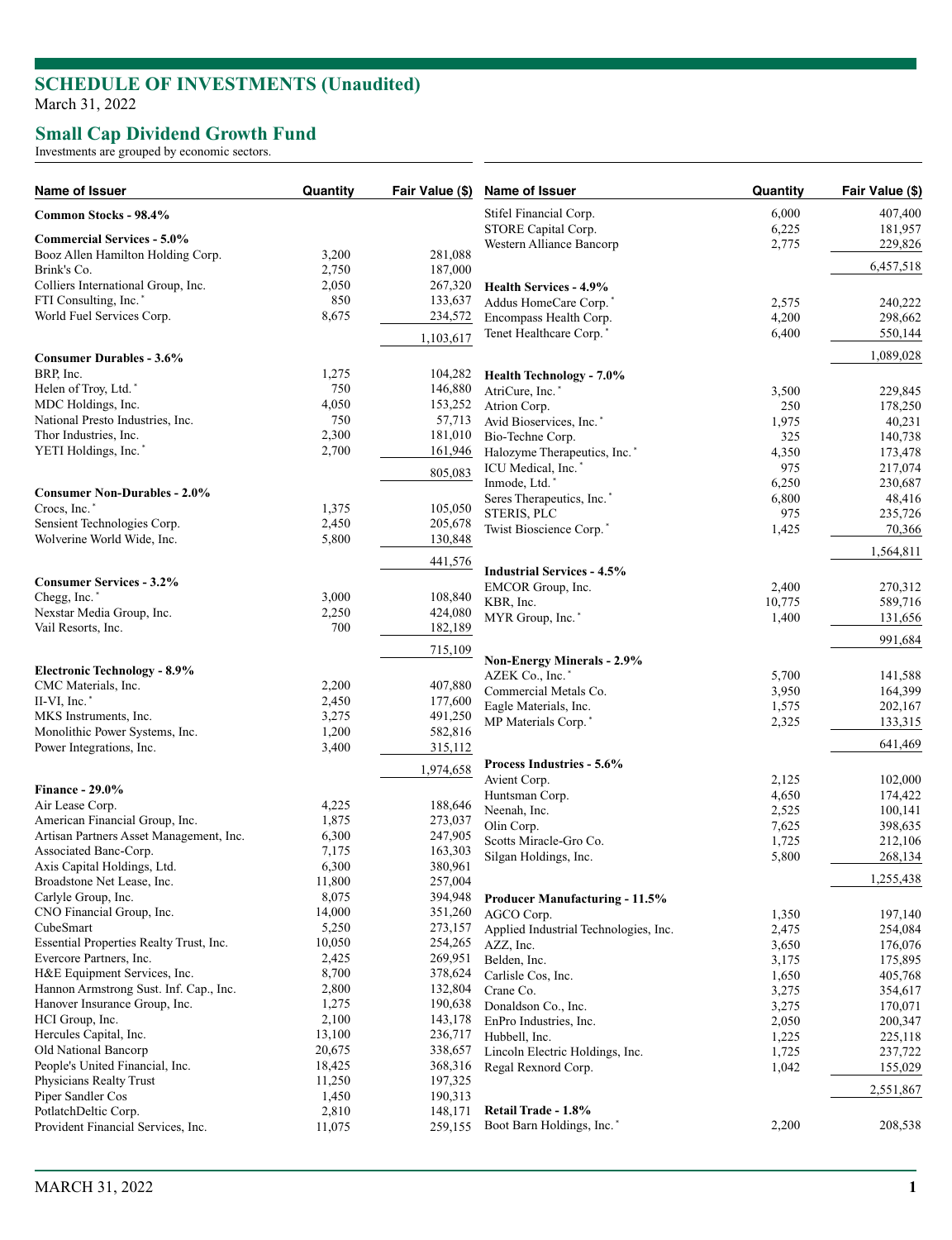### **SCHEDULE OF INVESTMENTS (Unaudited)** March 31, 2022

## **Small Cap Dividend Growth Fund (Continued)**

| <b>Name of Issuer</b>                                                             | Quantity | Fair Value (\$) |
|-----------------------------------------------------------------------------------|----------|-----------------|
| Casey's General Stores, Inc.                                                      | 1,025    | 203,124         |
|                                                                                   |          | 411,662         |
| <b>Technology Services - 2.6%</b>                                                 |          |                 |
| Altair Engineering, Inc.*                                                         | 800      | 51,520          |
| Globant SA*                                                                       | 1,625    | 425,864         |
| ManTech International Corp.                                                       | 1,275    | 109,892         |
|                                                                                   |          | 587,276         |
| Transportation - 3.6%                                                             |          |                 |
| Knight-Swift Transportation Holdings, Inc.                                        | 5,750    | 290,145         |
| Marten Transport, Ltd.                                                            | 8,450    | 150,072         |
| TFI International, Inc.                                                           | 3,475    | 370,122         |
|                                                                                   |          | 810,339         |
| Utilities - 2.3%                                                                  |          |                 |
| Black Hills Corp.                                                                 | 4,000    | 308,080         |
| Spire, Inc.                                                                       | 2,950    | 211,692         |
|                                                                                   |          | 519,772         |
| <b>Total Common Stocks</b>                                                        |          |                 |
| (cost: \$15,366,025)                                                              |          | 21,920,907      |
| <b>Short-Term Securities - 1.5%</b><br>Fidelity Inst. Money Mkt. Gvt. Fund, 0.12% |          |                 |
| (cost \$337,776)                                                                  | 337,776  | 337,776         |
| Total Investments in Securities - 99.9%<br>(cost \$15,703,801)                    |          | 22,258,683      |
| Other Assets and Liabilities, net - 0.1%                                          | 14,149   |                 |
| Total Net Assets - 100.0%                                                         |          | \$22,272,832    |

Non-income producing security.

PLC — Public Limited Company

Numeric footnotes not disclosed are not applicable to this Schedule of Investments.

The Fund's portfolio's holdings are expressed as a percentage of net assets as of the date given, and may vary over time. They are provided for informational purposes only and should not be deemed as a recommendation to buy or sell any securities.

Carefully consider the Fund's investment objectives, risks, charges and expenses before investing. The prospectus contains this and other important Fund information and may be obtained by calling Sit Mutual Funds at 1-800-332-5580 or at www.sitfunds.com. Read the prospectus carefully before investing. Investment return and principal value of an investment will fluctuate so that an investor's shares when redeemed may be worth more or less than their original cost.

Investments in securities traded on national or international securities exchanges are valued at the last reported sales price prior to the time when assets are valued. Securities traded on the over-the-counter market are valued at the last reported sales price or if the last sales price is not available at the last reported bid price. The sale and bid prices or prices deemed best to reflect fair value quoted by dealers who make markets in these securities are obtained from independent pricing services. Debt securities maturing in more than 60 days are priced by an independent pricing service. The pricing service may use models that price securities based on current yields and relative security characteristics, such as coupon rate, maturity date, issuer credit quality, and prepayment speeds as applicable. When market quotations are not